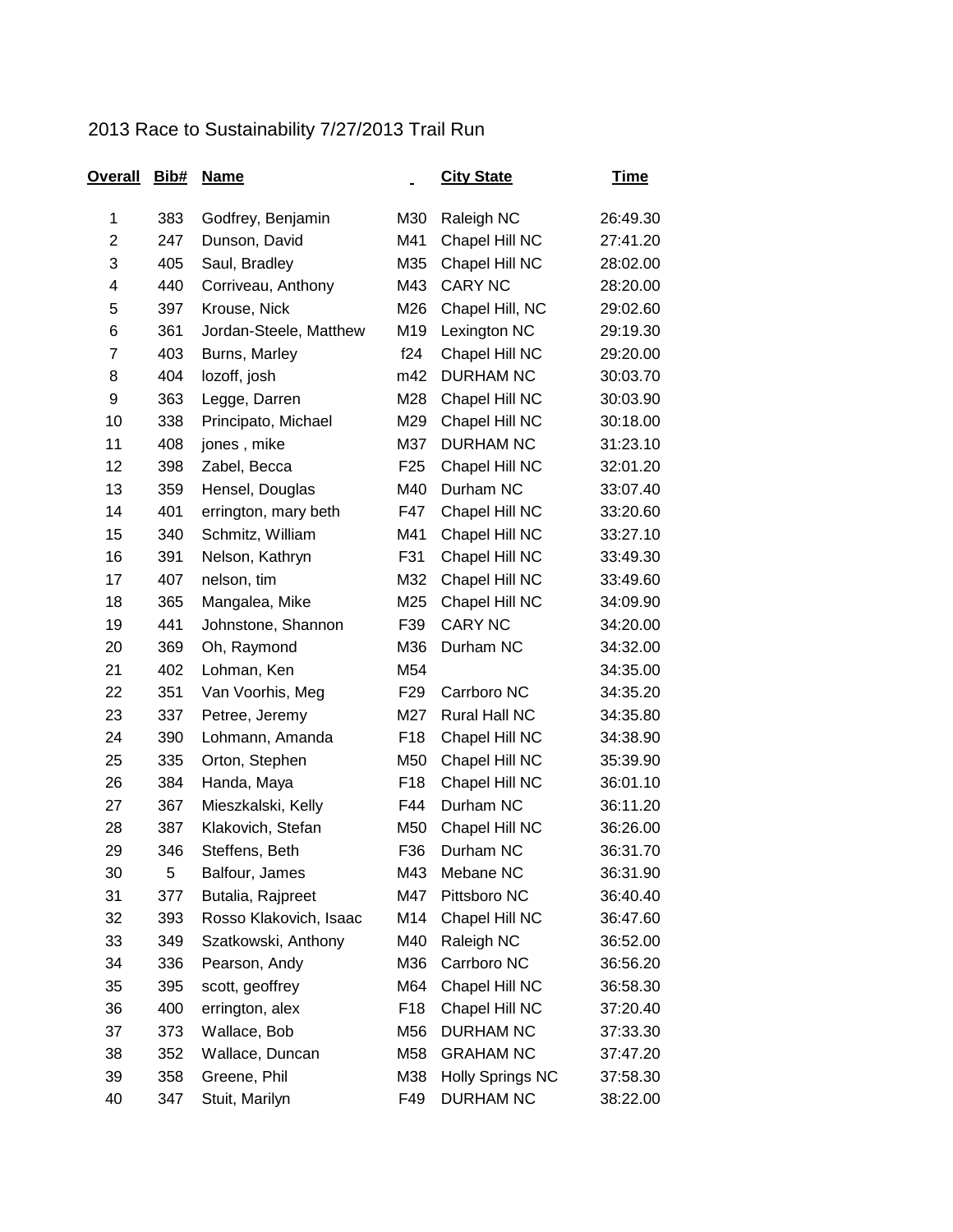| 41 | 345            | smirnov, artem     | M23             | Chapel Hill NC        | 38:27.60    |
|----|----------------|--------------------|-----------------|-----------------------|-------------|
| 42 | 375            | Ball, Charles      | M45             | Hillsborough NC       | 38:31.20    |
| 43 | 353            | Wallace, Tina      | F45             | <b>GRAHAM NC</b>      | 38:54.20    |
| 44 | 362            | Kariisa, Ankunda   | F <sub>26</sub> | Chapel Hill NC        | 39:12.50    |
| 45 | 382            | Eischen, Ellen     | F33             | Carrboro NC           | 39:17.80    |
| 46 | 374            | wilks, goofus      | M61             | Hillsborough NC       | 39:28.90    |
| 47 | 378            | Clossick, Tina     | F41             | Chapel Hill NC        | 40:06.10    |
| 48 | 226            | Copeland, Bill     | M53             | Chapel Hill NC        | 40:10.80    |
| 49 | 348            | Superak, Peter     | M57             | Carrboro NC           | 40:42.80    |
| 50 | 389            | Levering, Nicholas | M14             | Apex NC               | 41:06.00    |
| 51 | 399            | hanzek, rachel     | F <sub>24</sub> | Chapel Hill NC        | 41:29.80    |
| 52 | 271            | Herold, Kimberly   | F32             | Carrboro NC           | 42:26.10    |
| 53 | 343            | Shaffer, Donald    | M57             | Chapel Hill NC        | 42:28.30    |
| 54 | 396            | Sheaffer, Hallie   | F35             | Raleigh NC            | 42:30.80    |
| 55 | 333            | lacy, candace      | F38             | <b>DURHAM NC</b>      | 42:31.20    |
| 56 | 229            | Copeland, Valerie  | F45             | Chapel Hill NC        | 42:31.30    |
| 57 | $\overline{7}$ | branin, jeff       | M65             | <b>WAKE FOREST NO</b> | 42:38.20    |
| 58 | 8              | Browde, Sandra     | F <sub>26</sub> | Pittsboro NC          | 42:50.30    |
| 59 | 388            | Levering, Amy      | F48             | Apex NC               | 45:53.30    |
| 60 | 406            | Ward, Deirdre      | F49             | Cary NC               | 46:20.90    |
| 61 | 368            | Moulton, Kelly     | F34             | Rougemont NC          | 46:24.60    |
| 62 | 3              | Boothe, Brian      | M41             | <b>RALEIGH NC</b>     | 46:33.60    |
| 63 | 350            | Tracy, Jeff        | M40             | Chapel Hill NC        | 46:33.60    |
| 64 | 215            | Cheely, Erin       | F33             | Durham NC             | 48:24.00    |
| 65 | 354            | White, Nathan      | M31             | <b>DURHAM NC</b>      | 49:04.60    |
| 66 | 126            | Cantwell, Kerry    | F39             | Durham NC             | 49:25.30    |
| 67 | 220            | Chu, Annie         | F <sub>28</sub> | Durham NC             | 49:27.70    |
| 68 | 371            | Rothwell, Blake    | M37             | Durham NC             | 50:15.10    |
| 69 | 372            | Rothwell, Gavin    | M15             | Durham NC             | 50:34.70    |
| 70 | 301            | Jones, Lucia       | F31             | <b>DURHAM NC</b>      | 51:35.70    |
| 71 | 311            | Komives, Valerie   | F <sub>51</sub> | Chapel Hill NC        | 51:57.60    |
| 72 | $\overline{c}$ | Bauer, Dana        | F38             | Durham NC             | 52:03.70    |
| 73 | 344            | Shaffer, Susan     | F <sub>54</sub> | Chapel Hill NC        | 52:23.90    |
| 74 | 379            | Coats, Gillian     | F45             | Raleigh NC            | 52:47.80    |
| 75 | 380            | Dodson, Heidi      | F39             | Carrboro NC           | 53:57.30    |
| 76 | 392            | Nolan, Kathleen    | F39             | Carrboro NC           | 53:58.90    |
| 77 | 6              | Bowker, Howard     | M71             | New Castle DE         | 54:21.70    |
| 78 | 355            | Barchuk, Jodie     | F45             | Durham NC             | 57:00.70    |
| 79 | 356            | Barchuk, Scott     | M47             | Durham NC             | 57:06.70    |
| 80 | 342            | Seay, Faith        | F43             | Durham NC             | 57:24.30    |
| 81 | 370            | Priola, Ginna      | F32             | Durham NC             | 57:26.50    |
| 82 | 298            | Jessee, James      | M46             | 37620                 | 58:35.20    |
| 83 | 364            | lowinger, brian    | M43             | Chapel Hill NC        | 01:02:01.50 |
| 84 | 339            | Salemson, Jeremy   | M44             | Chapel Hill NC        | 01:02:08.20 |